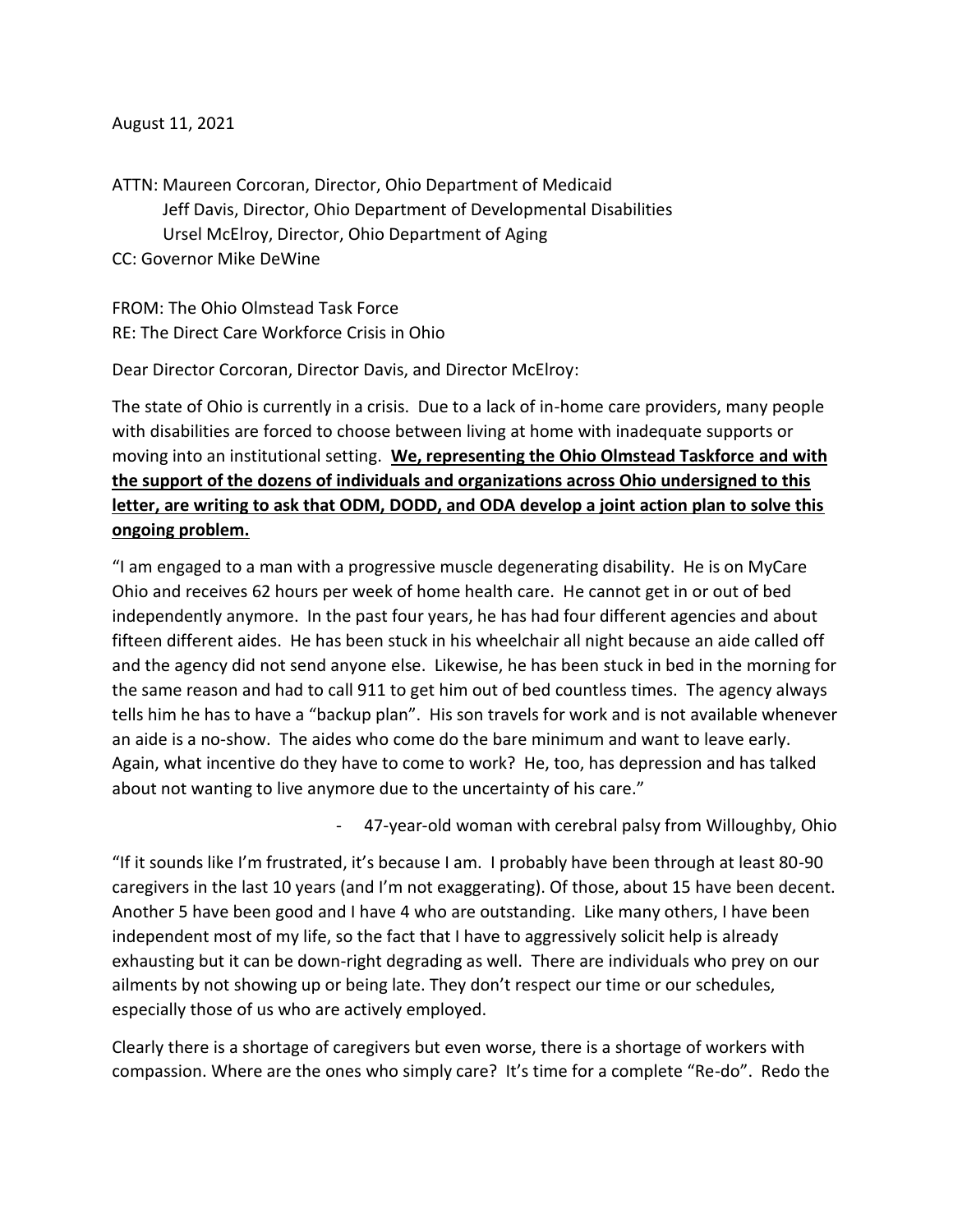qualifications, re-do the training, re-do the rules and quite frankly re-do everything. And then maybe we could get quality caregivers and not just any caregivers."

Kym S., from Northeast Ohio

## **The Ohio Olmstead Taskforce**

The Ohio Olmstead Task Force (OOTF) is a statewide grassroots coalition of Ohioans with disabilities, family members, advocates, and organizations advocating for the right to live, work, and participate in their communities. Formed in 2002, OOTF supports and is guided by the principles formalized in *Olmstead v. L.C.*, the Supreme Court decision that held that unnecessary institutionalization is discrimination against people with disabilities.

The Vision of our taskforce is that Ohioans with Disabilities shall have the opportunity to live independently in the community with their own possessions; access to services and supports that are inclusive, integrated, and tailored to their unique needs; the authority to choose and direct their services and supports; and respect from the employees of government and private agencies who provide their services and supports.<sup>1</sup> In 2019, OOTF created a Direct Care Crisis Work Group to identify solutions to the in-home provider crisis and work to make these solutions a reality.

### **Community Living Continues to Be in a Crisis State for Many People with Disabilities in Ohio**

Ohio is in a state of emergency regarding people with disabilities' access to the direct care **workforce - it is the largest barrier to independent living and** *Olmstead* **implementation in Ohio.** It stretches across all agencies that serve people with disabilities: the Ohio Department of Medicaid; the Ohio Department of Developmental Disabilities; and the Ohio Department of Aging equally.

Nationally, over 13 million people ages 18 or older need assistance to perform everyday activities and more than 70 million have some type of activity limitation. Of those older adults and individuals with disabilities who receive long-term services and supports (LTSS), they overwhelmingly prefer to receive LTSS in their own home or in a community setting.<sup>2</sup>

The direct care provider crisis was exacerbated due to the COVID-19 Pandemic. During the COVID-19 pandemic, over 30 percent of all deaths due to COVID-19 have occurred in long-term care facilities, making it safer for Ohioans to receive community supports in their own homes

l <sup>1</sup> Ohio Olmstead Task Force Vision Statement. [https://ohioolmstead.com/vision/.](https://ohioolmstead.com/vision/)

<sup>2</sup> Nguyen, V. (2017). Long-Term Support and Services: AARP Fact Sheet. [https://www.aarp.org/content/dam/aarp/ppi/2017-01/Fact%20Sheet%20Long-](https://www.aarp.org/content/dam/aarp/ppi/2017-01/Fact%20Sheet%20Long-Term%20Support%20and%20Services.pdf)[Term%20Support%20and%20Services.pdf](https://www.aarp.org/content/dam/aarp/ppi/2017-01/Fact%20Sheet%20Long-Term%20Support%20and%20Services.pdf)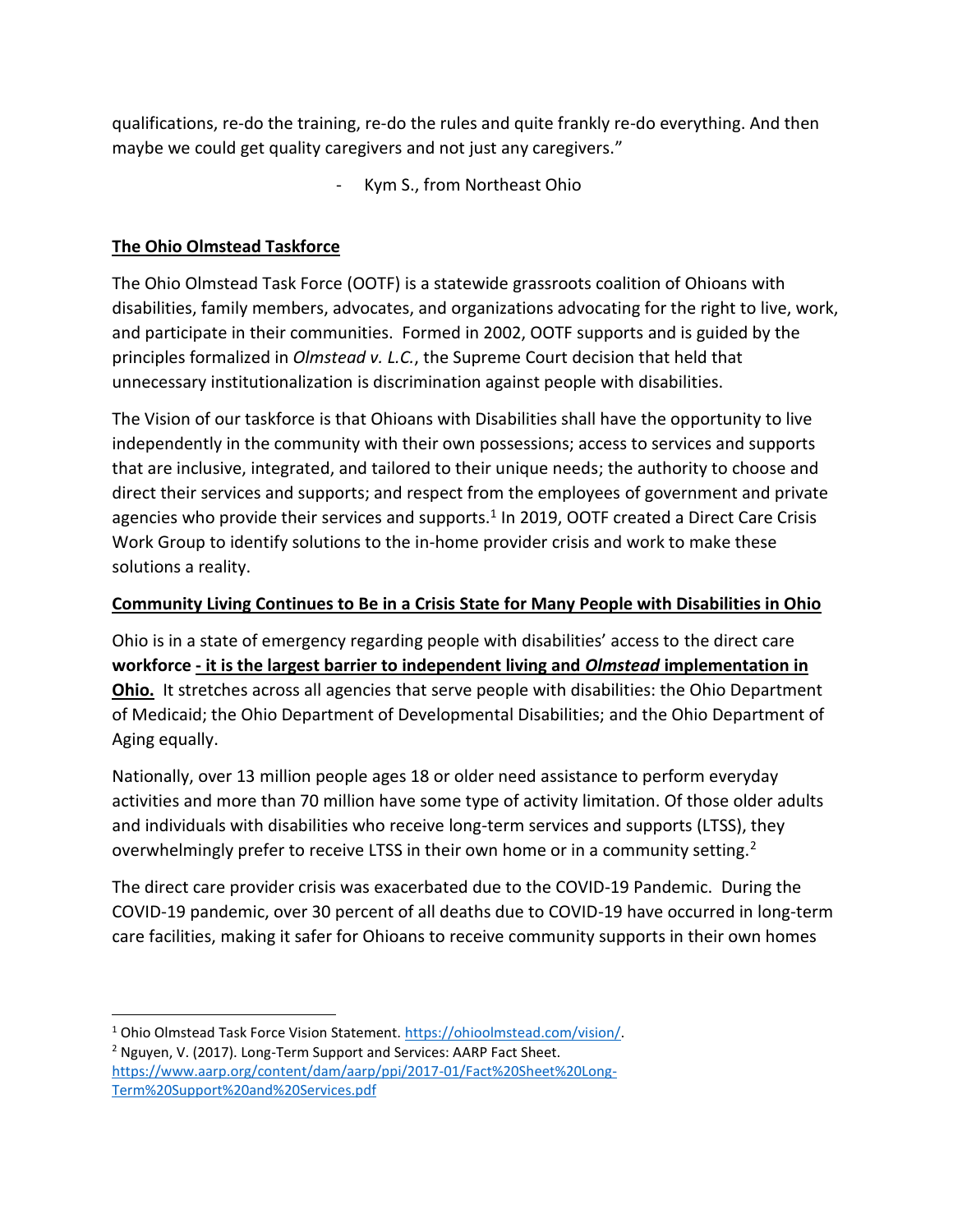rather than in an institutional setting.<sup>3</sup> However, the pandemic also drove providers out of the workforce – due to unemployment paying more than provider wages, lack of access to childcare for providers, lack of PPE for providers, lack of access to early vaccination for providers, and other issues. This has made it so that people with disabilities and older adults are being forced into long-term care facilities in order to receive the care they require.

The Ohio Olmstead Task Force's Direct Care Crisis Work Group has attempted to identify solutions to the in-home provider crisis and work to make these solutions a reality so that people with disabilities and older adults can live independently in their community if that is what they want, and if they are able to do so. However, we rely on state decision makers to evaluate these sorts of crises and implement solutions. **It is imperative that the three state agencies that have some control over this issue work together to identify barriers to the workforce and solutions.**

### **ODM, DODD, and ODA must create a joint action plan to resolve this crisis.**

Below we outline some of the outcomes and solutions the work group has identified to ensure that the opportunity to live in the community is available to all by building a more robust direct care system. Any plan to address this crisis must, in the short term, immediately take steps to recruit more workers as in-home providers, and in the long term, must re-design Ohio's system to ensure that Ohio is providing a good career field for in-home providers that attracts those interested in serving people with disabilities.

In the short term, state agencies must:

 $\overline{\phantom{a}}$ 

- **Increase wages and provide health care benefits for in-home providers, ensuring that the increased compensation goes to the providers themselves and not their agency;**
- **Ensure that in-home providers have one certification process to be eligible for the same reimbursement from all waivers across state agencies;**
- **Provide educational or other incentives to entice workers to the field;**
- **Recruit providers from disability and health care fields, not customer or food service jobs;**
- **Pay providers for their time in training, for mileage, and for time spent when clients do not show up;**
- **Re-assess the IT systems to fix common issues people have when trying to become providers. The current independent provider certification process is very disjointed and confusing to anyone new to the system (even those with a college degree). For example,**

 $3$  Since April 2020 there have been 6,602 deaths in long-term care facilities of the 17,502 total deaths in Ohio. These numbers continue to change and are based on the data reported by the Ohio Department of Health on March 3, 2021[. https://coronavirus.ohio.gov/wps/portal/gov/covid-19/dashboards/long-term-care](https://coronavirus.ohio.gov/wps/portal/gov/covid-19/dashboards/long-term-care-facilities/mortalit)[facilities/mortalit;](https://coronavirus.ohio.gov/wps/portal/gov/covid-19/dashboards/long-term-care-facilities/mortalit)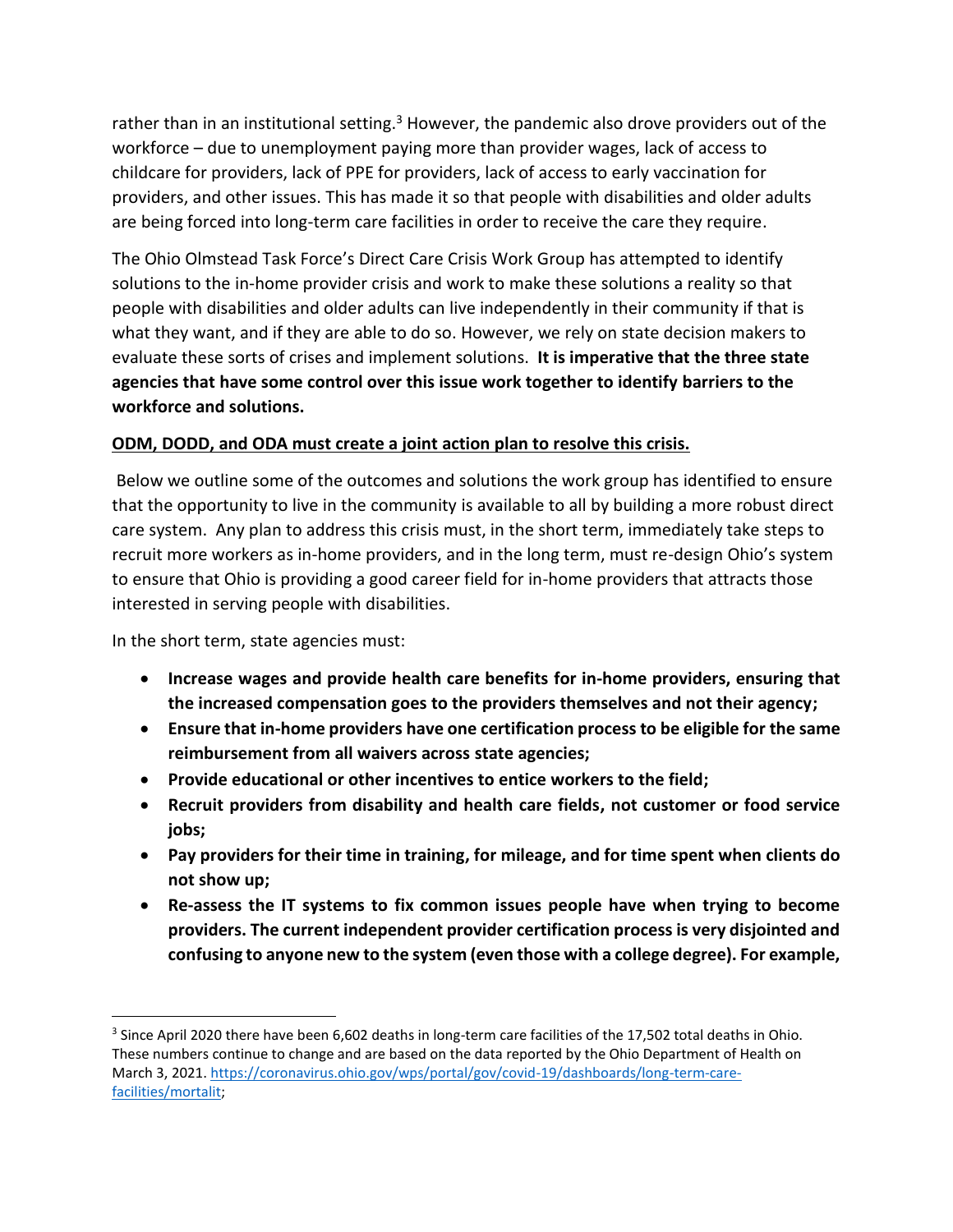**the instructions are not clear and no step-by-step guidance is given with My Learning or PSM.** 

- **Review reimbursement procedures to ensure independent and agency providers receive reimbursement for services immediately, as soon as they complete their training and begin providing services;**
- **Extend the emergency authorization that allows family caregivers to get paid as inhome providers.**

In the long term, state agencies must create an action plan to re-design our Ohio system in a way the includes the following components:

- **A plan that includes methods for recruitment, incentives, health care and retirement benefits, respectable wages, and career opportunities for home care providers to entice them into making in-home care a professional career.**
	- $\circ$  Direct care providers make a median hourly wage of \$12.10 an hour or \$16,200 each year. In Ohio, the lowest wage for someone to meet their basic needs—like rent, food, and healthcare—is \$13.16 an hour. Retail workers make an average of \$12.14 an hour, and office clerks make an average of \$16.37 an hour. Recently, COSTCO employees began making at least \$16 an hour.
	- $\circ$  In the US, the annual turnover rate—the percentage of workers who leave each year— for direct care providers is 51.3%, which is 14 times higher than the average turnover for all industries.<sup>4</sup>
- **A plan that includes training and education for direct care providers that is specifically focused on the home care model. Individuals with disabilities should be included in all aspects of creating the training model. Providers must be able to enroll in training without significant difficulty and expense and training must apply to all waivers.**
	- $\circ$  Direct care providers need to be comfortable with people with disabilities and have the desire to help others.
	- $\circ$  People with disabilities using the services must be involved in interview process and educating providers on their specific routine and care.
	- $\circ$  Paid caregivers should also be compensated/reimbursed for training new providers, and new providers should be paid for their time in training.

 $\overline{a}$ 

<sup>4</sup> Shelley, K. (May 6, 2021). *Testimony to the Ohio Senate Health Committee Amended Substitute HB 110, Main Operating Budget FY 2022-23*. https://search-

prod.lis.state.oh.us/cm\_pub\_api/api/unwrap/chamber/134th\_ga/ready\_for\_publication/committee\_docs/cmte\_s health\_1/testimony/cmte\_s\_health\_1\_2021-05-06-0900\_454/shelley\_abilitycenter\_testimony.pdf.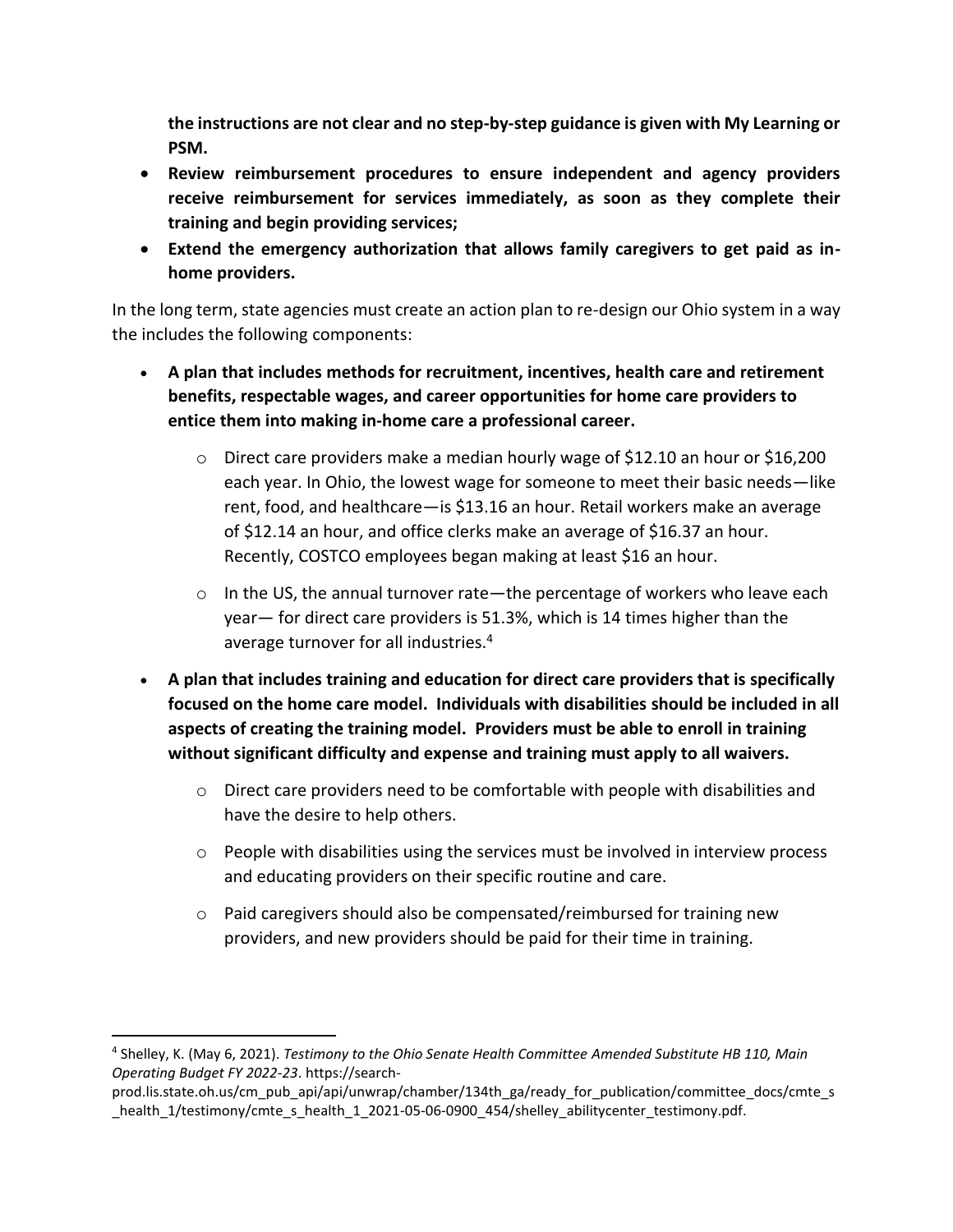- **A review of the current reimbursement system to ensure that independent providers can become certified and get paid within a reasonable period of time.**
	- $\circ$  It is common knowledge that it can take months for independent in-home providers to actually begin getting reimbursed through the Medicaid system. This means that many in-home providers must work without pay in order to get established in the field.
- **A better way for individuals to connect with providers, like a database with contact information for independent providers and agencies.**
	- $\circ$  The current state provider lists are outdated and difficult to use. Search results can yield hundreds of potential providers with only 1 or 2 being available or capable of supporting your needs.
	- $\circ$  An easy-to-use, streamlined provider database in the State of Ohio would allow individuals to search for providers and access information on obtaining a provider in a timely matter. If someone is in need of a provider and is not able to find one, it can literally be a matter of life and death if they cannot find someone to assist them with their care.

Thank you for taking the time to learn about the impact that the in-home provider crisis is having on people throughout Ohio. Alongside this letter, we submit to you the 2019 report by the Ohio Olmstead Task Force on the direct care crisis, an addendum to that report with best practice models from Tennessee, Washington, and California and current data on the direct care workforce, as well as personal testimony from Ohioans about the impact the direct care crisis has had on their lives. Finally, this letter is undersigned by dozens of organizations and individuals that support the recommendations made herein and implore the state of Ohio and its agencies to work together to improve the lives of thousands of Ohioans.

We want to meet with you discuss this in further detail. It is our hope that in working together, we can combat this crisis. **Please reach out to Patrick Ober at pober@cilo.net by August 25 th , 2021,** to schedule a time to meet and talk about next steps and developing a collective plan of action.

The Direct Care Crisis Work Group looks forward to engaging with you to make our priorities a reality, ensuring that Ohioans with disabilities and aging Ohioans can receive care in their community and continue to live independently.

Best,

The Ohio Olmstead Task Force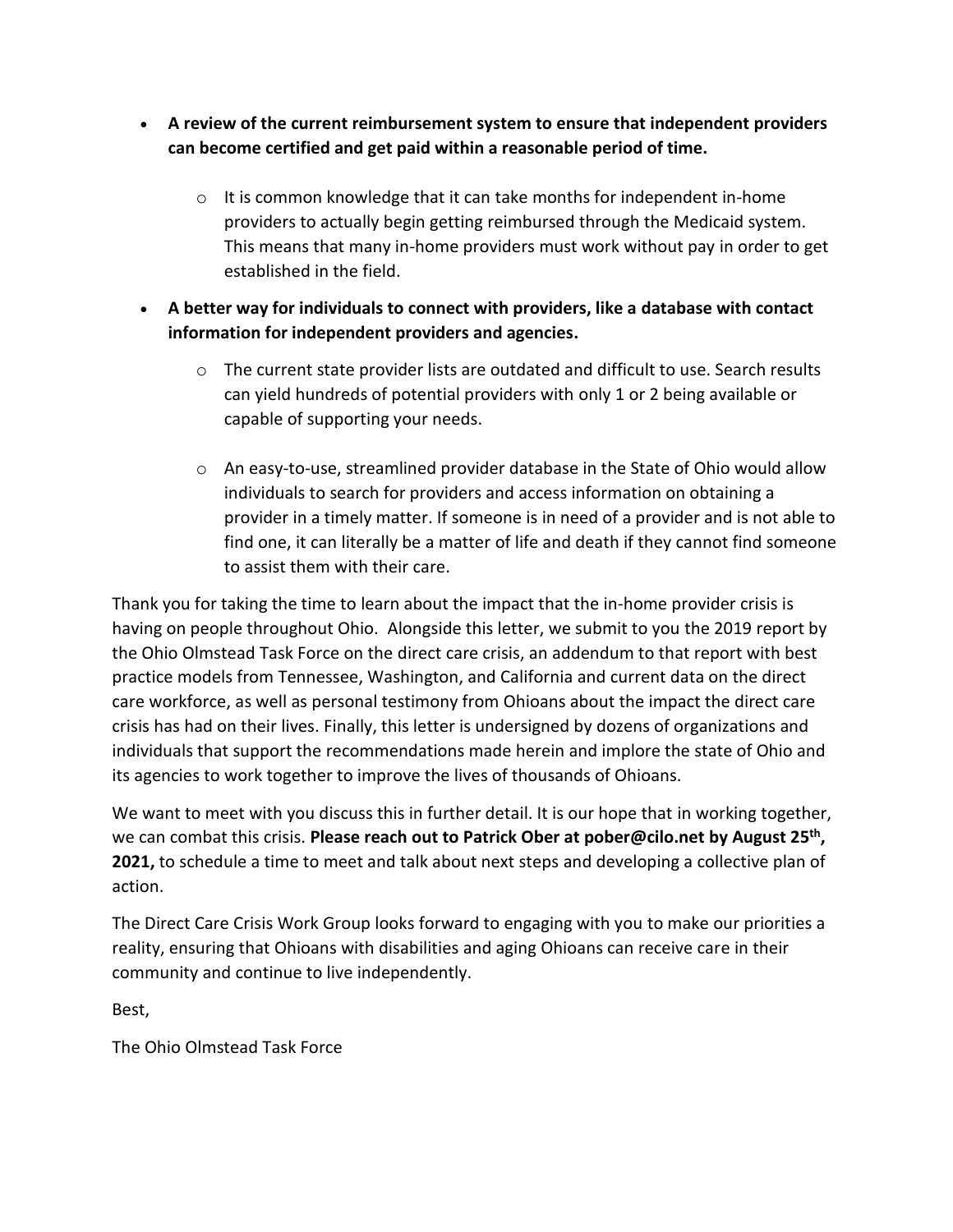# **This letter is supported by the following organizations and individuals:** The Down Syndrome Association of Central Ohio (DSACO), Columbus, OH Ohio Association of Area Agencies on Aging, Columbus, OH Minamyer Residential Services, Worthington, OH Services for Independent Living, Cleveland, OH The Center for Independent Living Options, Cincinnati, OH The Access Center for Independent Living, Inc. Dayton, OH The Ability Center, Toledo, OH Breaking Silences Peer Group Breaking Silences Advocacy Committee Disability Rights Ohio, Columbus, OH Ruh Global Impact Billion Strong Universal Health Care Action Network, Columbus, OH Ohio Self Determination Association, Columbus, OH Ohio Brain Injury Program, Columbus OH Lifestart, Inc., Gahanna, OH Linking Employment, Abilities and Potential (LEAP), Cleveland, OH Yuri Sivitski, Mayfield Heights, OH Lisa M. Marn, M.Ed., Cleveland, OH Sherry Carlson, Independent Provider, ODM Eric Shoemaker, MyCare Ohio Consumer Alicia Hopkins, Advocate and MyCare Ohio Consumer Kim Stenger, Kirtland, OH Elizabeth and Nancy Brassell, Wickliffe, OH Maria Matzik, Advocate, MyCare Ohio & HCBS Waiver Consumer, Fairborn, OH Kim and Luke Musgrave, Akron, OH